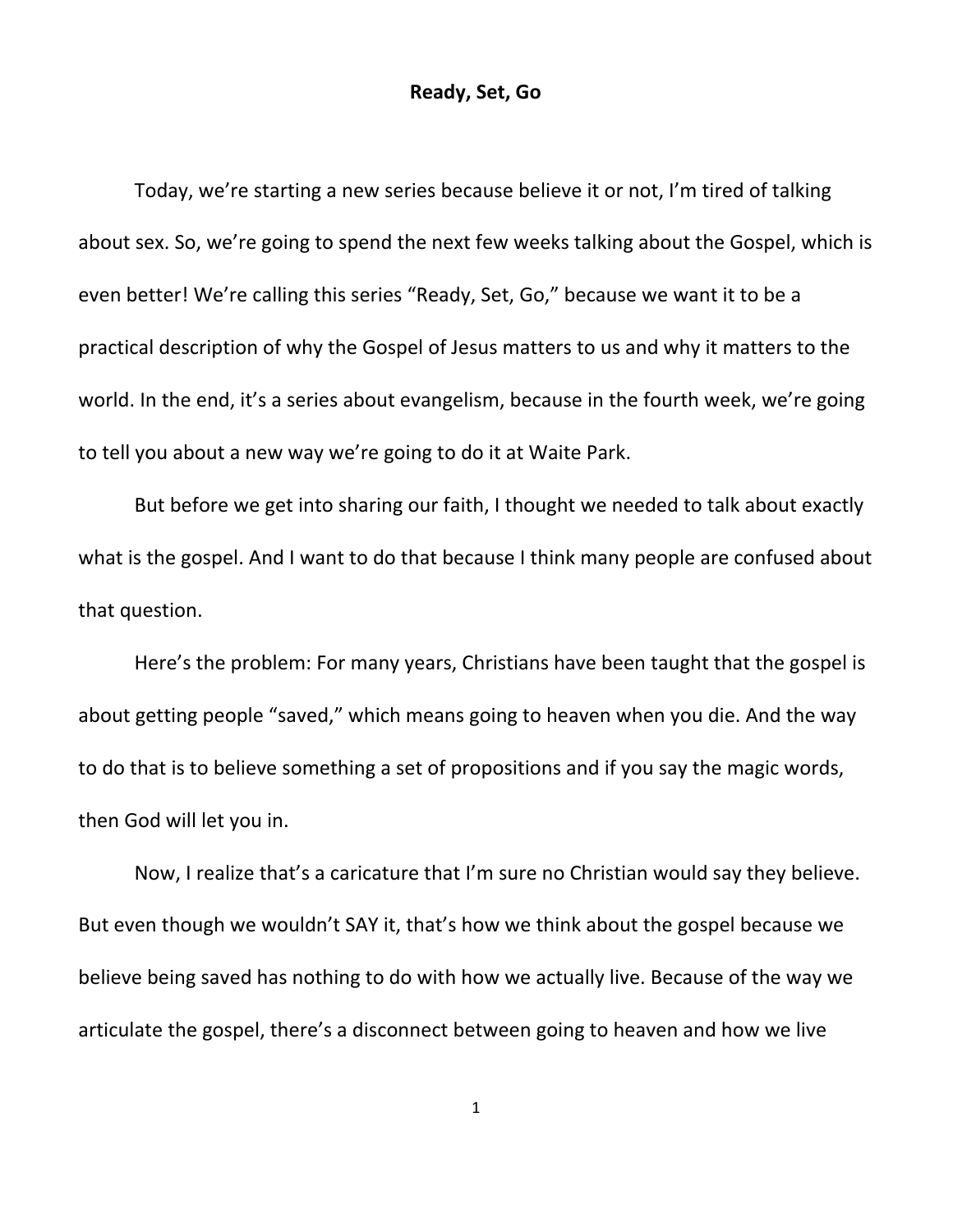here. How we live now has nothing to do with our eternity because believing in Jesus is the only thing that matters. After all, **"It's by grace you've been save through faith, not**

## **by works so that no one can boast." (Eph 2:8-9)**

But here's the dirty little secret—this really bugs us. We know followers of Jesus are supposed to live differently—because Jesus says it, and Paul says it, and James says it. But if salvation is by faith alone, we can't figure out how to connect the two.

This was illustrated a few weeks ago I sent out an e-mail to some people to ask what questions people have about Christianity. This was one of the questions I received. *"Saving faith can be a confusing concept. Christianity often seems to promote the concept that if you say a genuine prayer at any point in your life, you're "saved" - a ticket to heaven - nearly regardless of what happens before or after that prayer.*

*To an outsider, this can seem like an odd thing for a "god" to agree to. Also, while one can point to some biblical passages that explicitly say that you're saved through faith / confession / believing that can't be earned through works, there are other much-less-spoken-of passages like James 2:14-26 which explicitly say that faith without deeds is dead. Does a dead faith still save a person?"*

Does anyone resonate with that question? Well, the reason we even have that question is that we misunderstand the crucial, Biblical concept of "*grace*." Now, we love grace. We love to *sing* about Amazing Grace and "Grace that will pardon and cleanse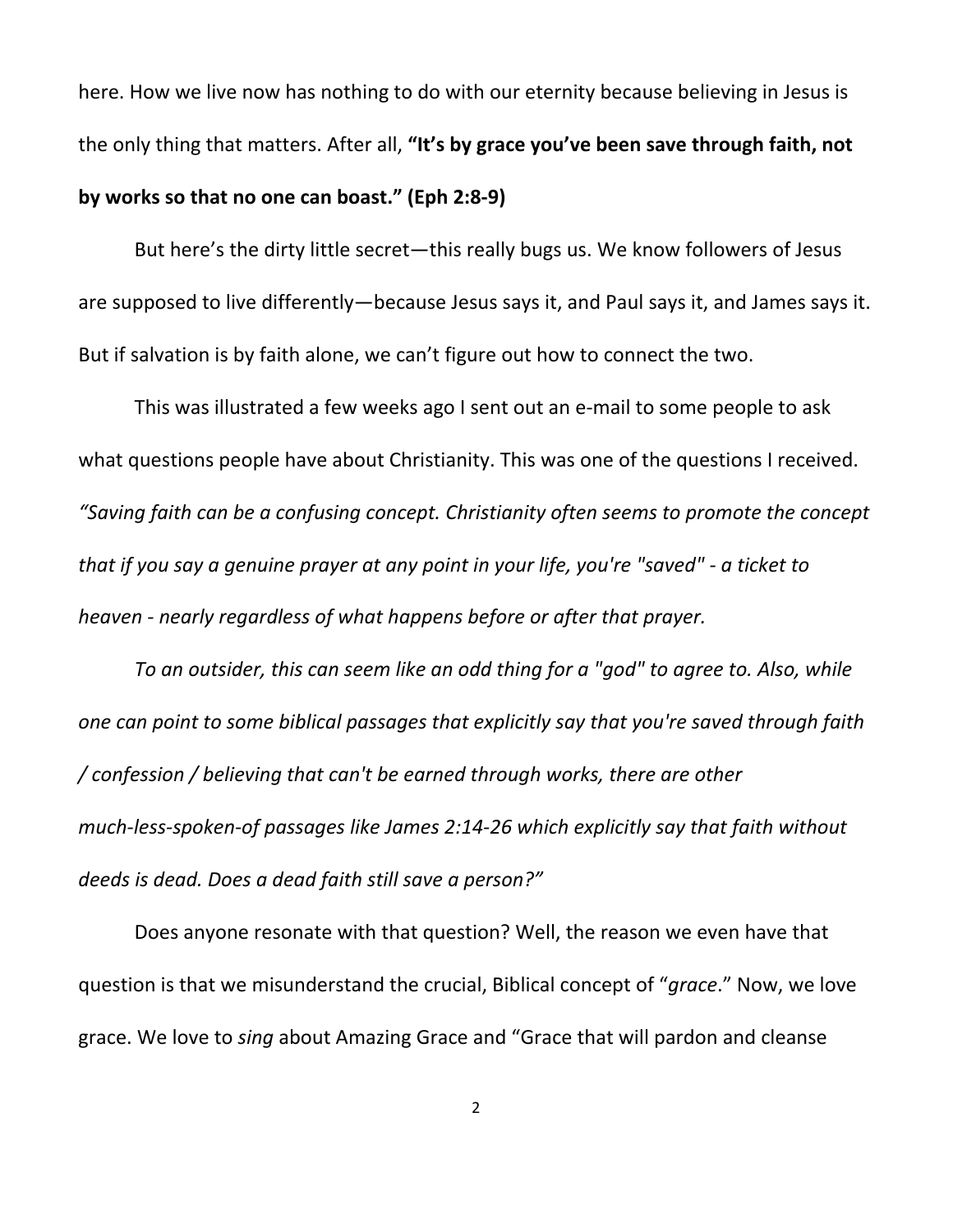within." We love grace. And we should. Grace is a great thing. But here's how we misunderstand it.

For many years, the dominant metaphor for God's grace has been the courtroom metaphor. We think of God as a righteous and holy, distant judge sitting behind his desk waiting to punish us for the crimes we've committed against him. At the moment of verdict, he declares us guilty and sentences us to death, but Jesus comes along and takes the punishment we deserve and we are set free. There's nothing more to do, we're free.

But while that is a metaphor used in the Bible, I would argue that this isn't the primary way the Bible describes God. Instead of a distant judge, Jesus describes God as a loving father who wants to give us good things. But because we're so influenced by the courtroom metaphor, we have a hard time seeing the gospel any other way. Well, today, I want you to see that the Bible shows us a different way. With that in mind, turn with me to 2 Corinthians, chapter 5. Just keep your thumb there and we'll get there eventually, but before we do, I want to talk about the grace of God.

A couple years ago, a theologian named John Barclay wrote a book called "Paul and the Gift," that I've heard a number of Bible scholars say is the most important book in Biblical studies in the last 50 years. It's a 700-page book about grace. Rather than make you read it right now, I'll give you a summary of what it says.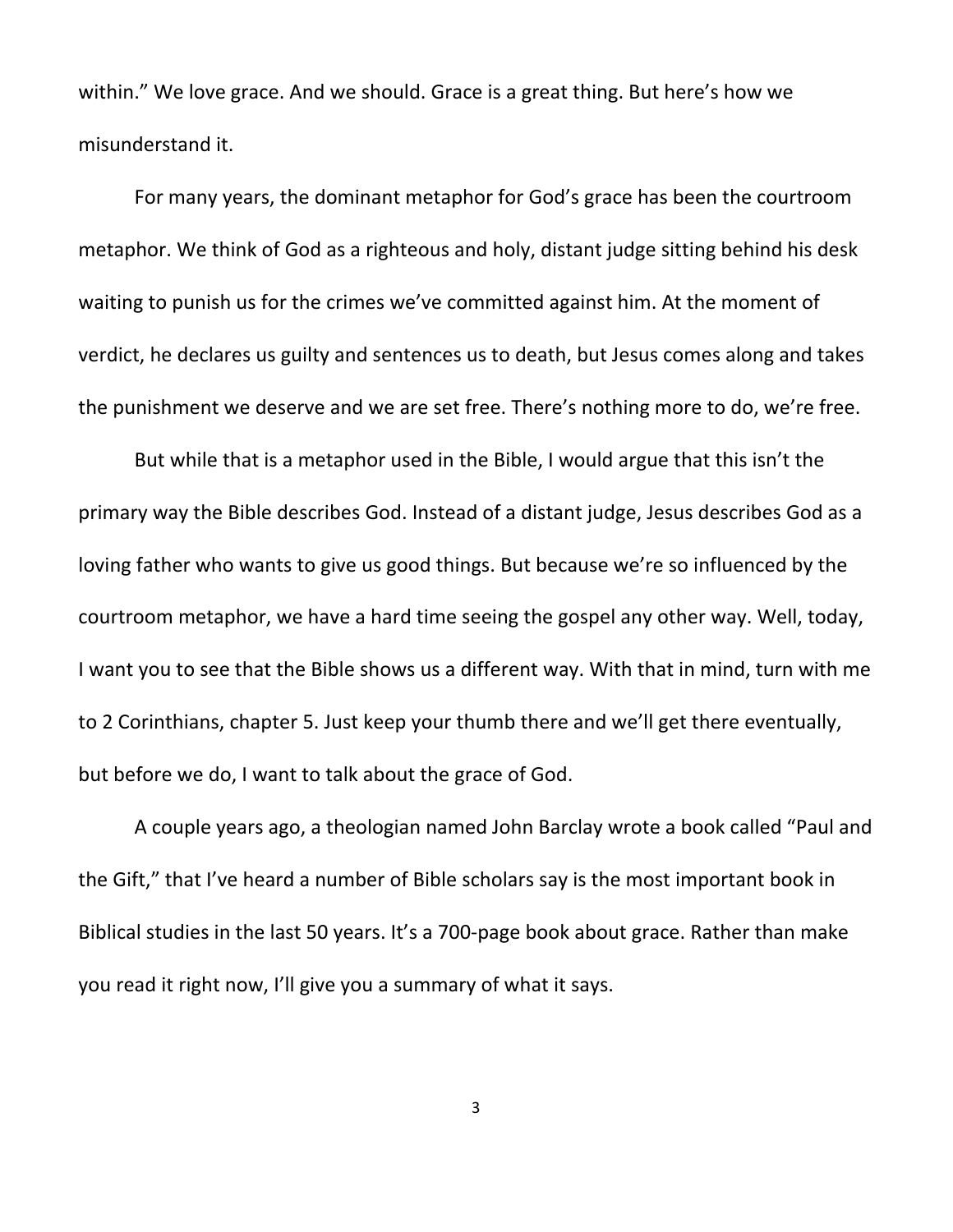The New Testament word we translate as "grace" is the Greek word *charis*. *Charis* isn't a theological word. It's and everyday word. It's the Greek word for "gift." So, when we say grace is a free gift, that's literally true—grace is gift. And Barclay says the reason we misunderstand *grace* is that modern, Western societies think differently about gift giving than ancient societies back then and even traditional societies today.

He says we believe there are certain factors that make a gift a perfect or "pure gift." For instance, one of them is the *priority* of the gift. In other words, a pure gift isn't given because someone demands or even asks for it. The giver takes the initiative and offers the gift without being prompted. A gift is pure, when it's given freely.

A second factor is the *cost*. The more the gift cost the giver, the *purer* it is. We might enjoy it when someone gives us a trinket, but to find out that someone has saved up for months or really sacrificed to give us a gift can move us to tears.

A third factor is what Barclay calls *incongruity*. In other words, we consider a gift purer when it's given without thinking about whether the person is worthy of the gift. We would say a gift is purer when it's unmerited.

Now, Barclay says that the apostle Paul had all three of these ideas in mind when he described the grace of God. For instance, God took the initiative and offered grace *before* we asked for it. Romans 5:8 says, **"God showed his love for us in that while we were still sinners, Christ died for us."**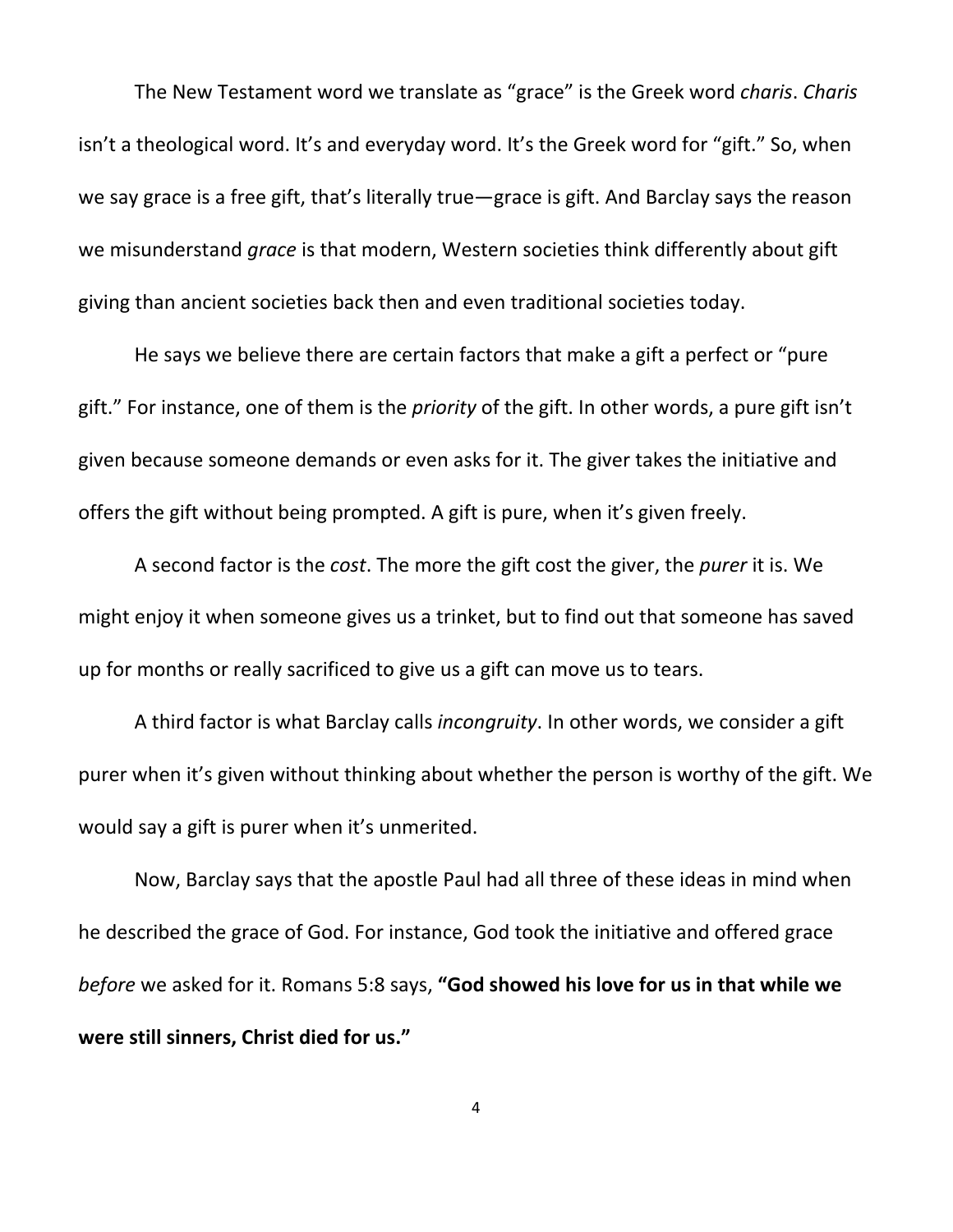And he says the *lavishness* and *cost* of God's gift is incredible, so we see in Ephesians 2:7 that God showed us **"**…**the incomparable riches of his grace, expressed in his kindness to us in Christ Jesus."** Then in the next two verses, Paul says that God gives us the gift even when we don't deserve it. **" <sup>8</sup>For it is by grace you have been saved, through faith—and this is not from yourselves, it is the gift of God— <sup>9</sup>not by works, so that no one can boast."**

So, when it comes to these three factors, we are in total agreement with Paul. But, Barclay says that modern westerners place another condition on a pure gift. In fact, for us, this is probably most important condition—that the gift is given *with no strings attached*. In fact, we're suspicious of people who give and expect something in return.

This is how we often think about charity. We believe *giving* money to someone in need is better than loaning money to them or paying them to do a job. So, when someone comes to the church in need of money, we believe the most loving thing to do is to give without expecting anything in return and send them on their way.

But this is where Barclay blew my mind and revolutionized how I thought about grace. He says that the idea of a gift given without strings attached is a modern, western idea that would have been completely foreign to the Apostle Paul. As a matter of fact, Paul would have thought just the opposite. Follow me here.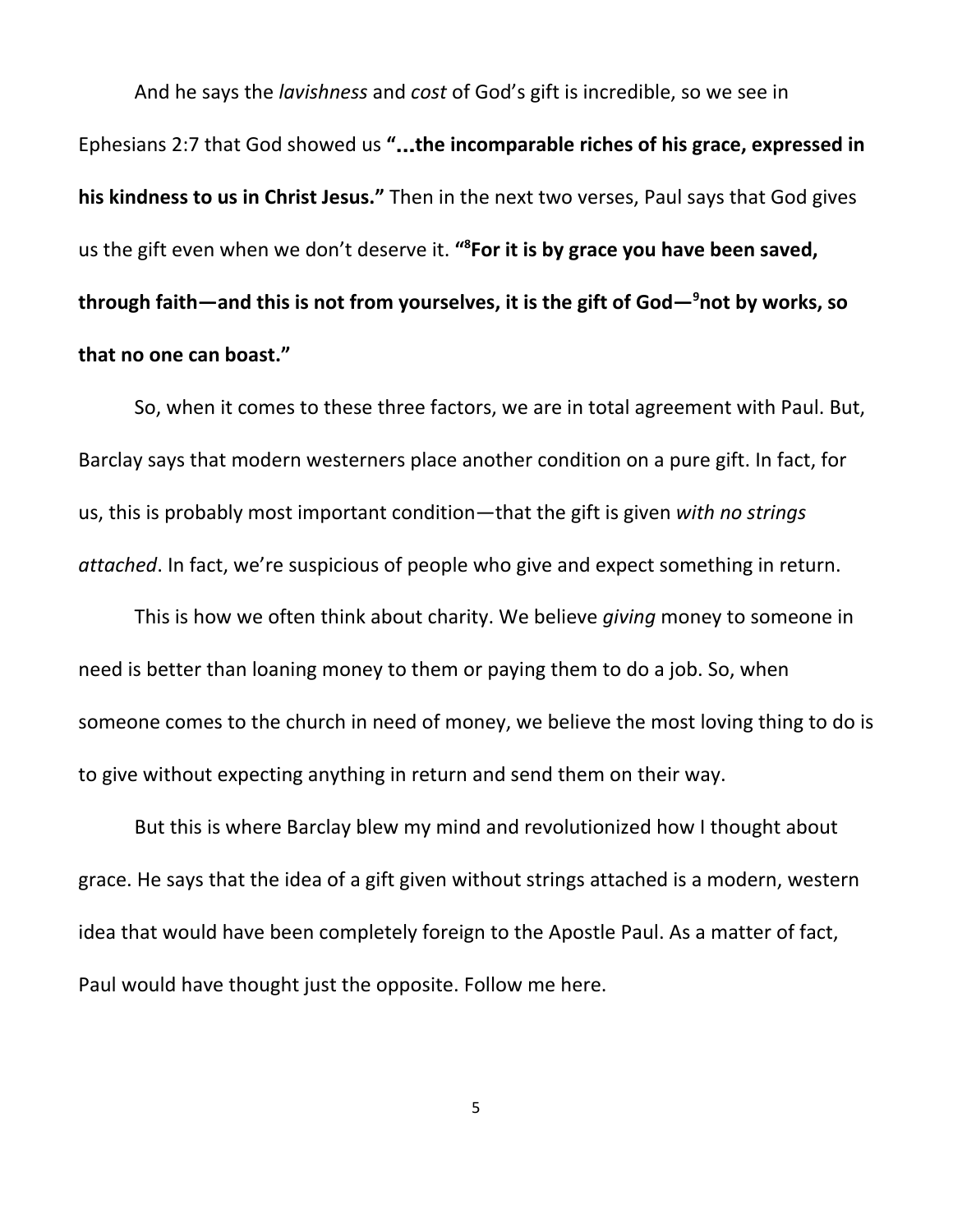In Paul's day the purpose of a gift wasn't just to be nice, but a gift was intended to *establish a relationship*. If you gave someone money, your intent wasn't necessarily to receive money in return, but to receive thanks or loyalty or especially, friendship. To give a gift to someone meant that you wanted to be identified with them.

When I was in high school, I was pretty self-absorbed. Oblivious to many things, really. Well, I remember that there was a girl in my class—you could say we were friends—not super-close, but in the same friend group. Again, I was pretty oblivious to this, but apparently she kind of liked me because one day, when I had a basketball game, after school, she followed me out to my car with a single flower, with a note that said, "Good luck in your game today," and she signed it and she gave it to me personally.

Did I mention I was oblivious? I don't know why this sticks with me today, but I remember saying thanks, taking the flower, getting in my car, throwing it in the back seat and driving to the game. I also remember that I left the flower in the car in the winter and it froze and died.

Now, I didn't realize it at the time, but in hindsight I realize that by offering that flower, she intended to form a relationship. Looking back now, I realize how vulnerable she made herself and how completely insensitive and self-absorbed I was.

That flower is how Paul would have thought about God's grace. It's not given, just to be nice, but it's given to start a relationship. In Paul's day, people didn't just give gifts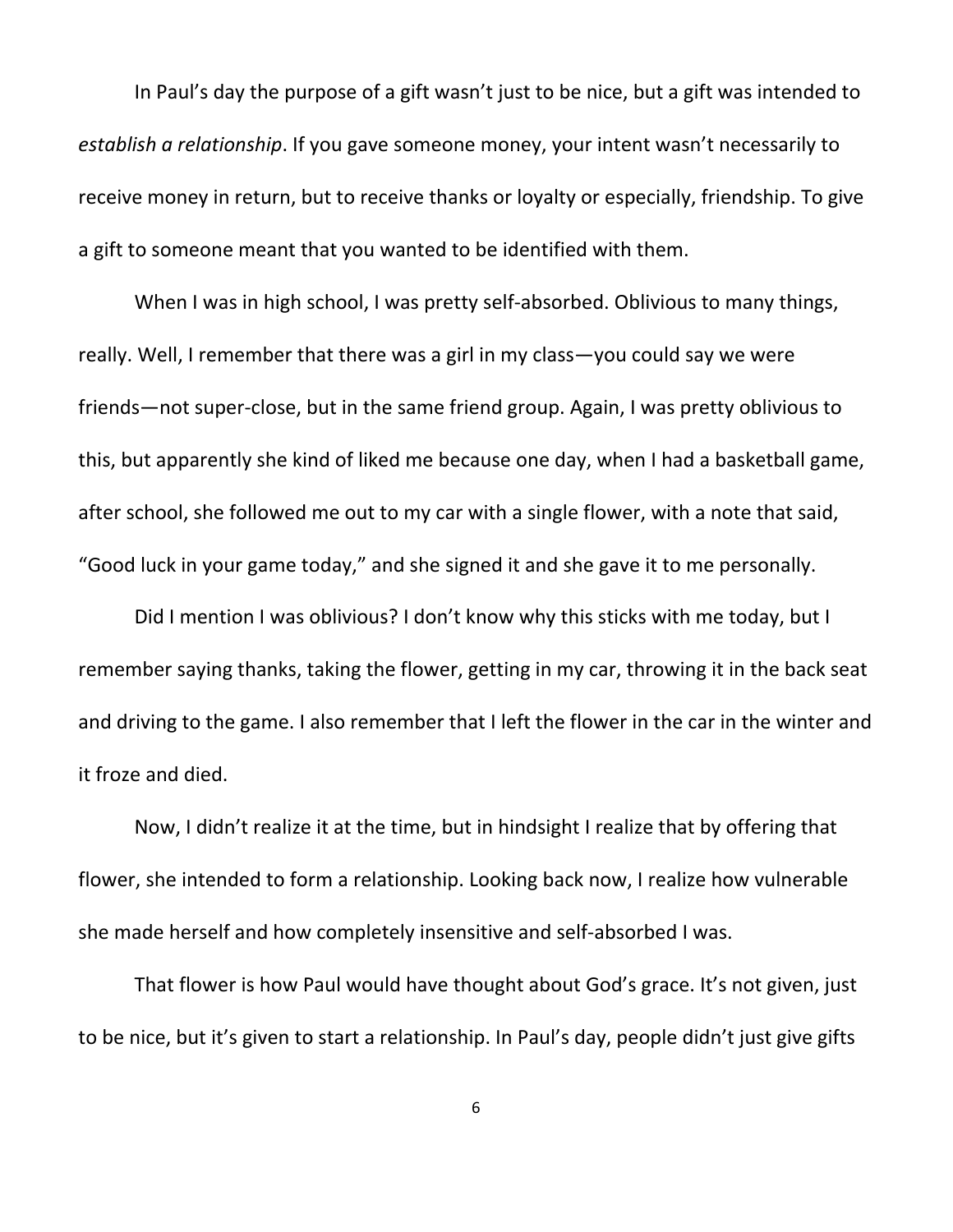indiscriminately, because they knew that whoever they gave a gift to, they were identifying with. They were selective because their gift-giving impacted the reputation.

When Paul talks says that God gives us the gift of grace, it means that he wants to *identify* with us. He gives grace, not just to set us free to go do what we want, but to form a relationship with us and to motivate our loyalty. We don't deserve the gift and there's no reason why God should want to be identified with us sinners.

You might say it this way: *God's gift of grace is unmerited, but it's not unconditional.* In fact, to accept the gift of grace and go on living without God is a slap to God's face. It's saying, "I'll take your gift, but I'm not interested in relationship." I just want to be friends with benefits.

Now, I want you to keep that picture in mind as we look at 2 Corinthians 5 through. Up to this point, Paul is defending his ministry to the church there, who isn't so sure about him. Some people have accused Paul of peddling the gospel for prestige or profit. But he responds by pointing out all the hardships he's endured for the gospel. And he basically says, "If I was only in it for the money or the "prestige" would I continue to do this?" No, there's something greater that motivates Paul. What is it?

Verse 14 he writes, " **<sup>14</sup>For Christ's love compels us**…**"** The reason he withstood hardship and persecution to share the gospel was that he was so taken by the riches of Christ's love that he couldn't do anything else.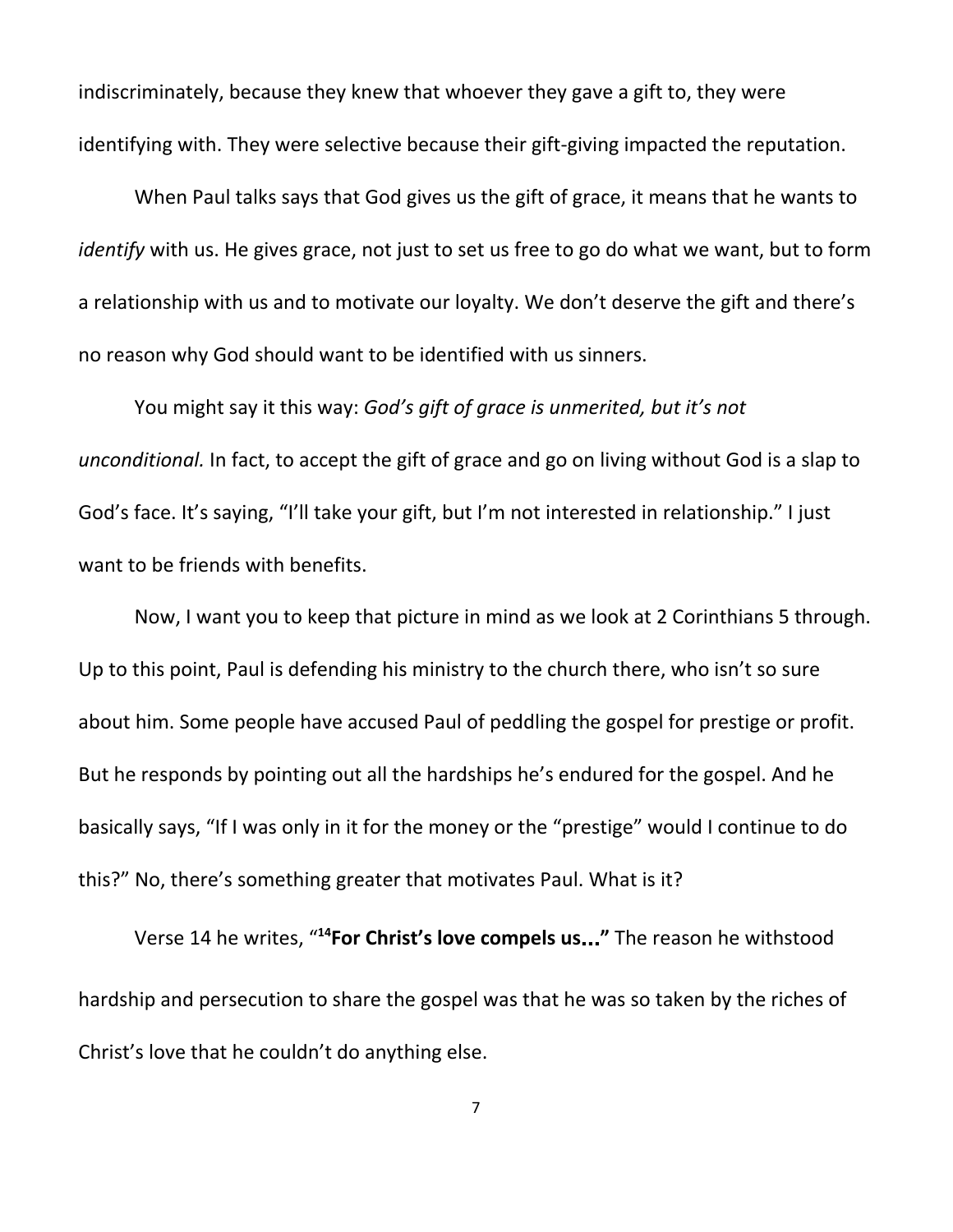We don't like the word "compelled." When you're compelled, you're not free. And we want to be free, because if it's not free, it's not real, right? Well, not exactly. N.T. Wright tells the story of a woman who won a three week all expenses paid trip around the world. But when the time came for her to take the trip, she decided to stay home to be with a friend who was about to undergo a critical and scary operation.

The local newspaper caught wind of this and came to interview her, because they were baffled about why anyone would forego an opportunity like that. Surely, the friend would understand. Surely, there's someone else who could stay with her.

But the woman answered, *"What none of you know is what she did for me three years ago. I was on drugs and couldn't stop. It got worse and worse. My family threw me out. She was the only person who looked after me. She sat up all night, again and again, and talked me through it. She cleaned up after me when I threw up, changed my clothes, took me to the hospital and made sure I didn't give up. She helped me through a court* case and helped me get a job! She loved me when no one else would. So, did I have any *choice? Now that she's sick, herself, it's the least I can do to stay with her."*

She felt compelled. Did that make her sacrifice less real? Not at all.

Paul said, Christ's love compels him. Now, I don't know about you, but this kind of makes me ashamed. It causes me to ask myself, what is it that motivates what I do? Am I more motivated by making money or achieving success or recognition than I am by the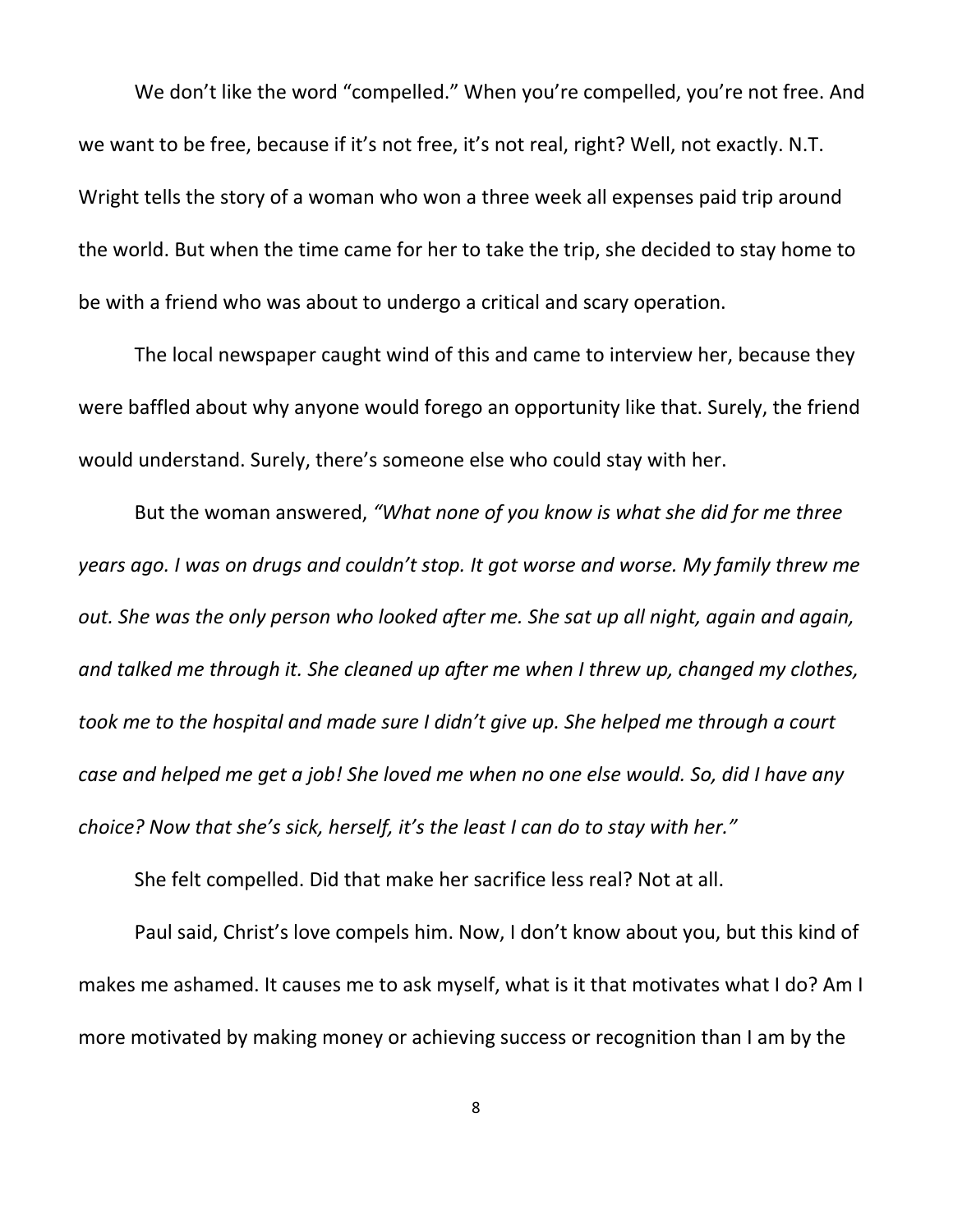incredible love of Jesus? Is the love of Christ so compelling for you that you can't help but to serve him first and foremost? How you answer that right now isn't your real answer. The real answer is who you do with you time and money and your best energy?

Paul goes on. Christ love compels them, **"because we are convinced that one died** for all, and therefore all died. <sup>15</sup>And he died for all, that those who live should no longer **live for themselves but for him who died for them and was raised again."** OK, now notice what it doesn't say. Verse 15 doesn't say, *"And he died for all that all may spend eternity in heaven."* Is it true? Well, yes. But that's not what Paul says, because if we skip right to eternity, then Christ has nothing to say about the time between now and then.

So, what does Paul say is the result of Christ dying for us? *"that we should no longer live for ourselves, but for him who died for us and was raised again."* Now, think about what he's saying. Paul is saying that Christ died for you so you will die to yourself and live for him. In other words, he gave each of us grace, not so we can throw it in the back seat of the car and let it die, so to speak. He gave each of us the gift of grace, to give us a new purpose and perspective on life.

What's this new perspective? Verse 16, **"16So from now on we regard no one from a worldly point of view. Though we once regarded Christ in this way, we do so no longer."** What he's saying here is that when you die to yourself and begin to live for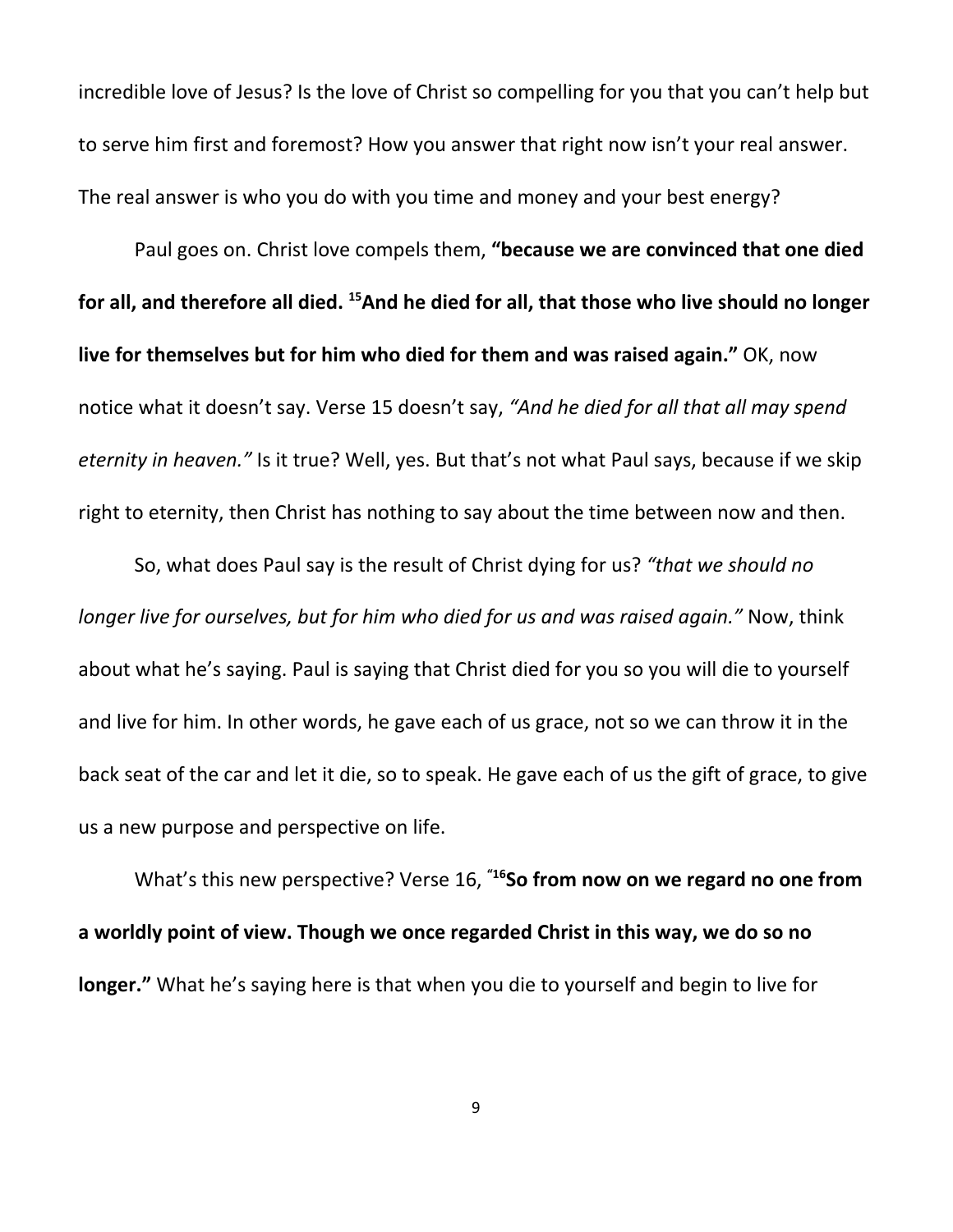Christ, you start to look at people differently. You no longer look at people from a worldly point of view.

This is what we do when we live for ourselves. We judge people's worth according to how the world judges—socio-economic status, race, gender. Are they cool? What can they offer us if we're seen with them or if we get in their group? But Paul says that to be "in Christ" is to find the love of Christ so compelling that we can't look at the world the same way anymore. We don't value the rich and ignore the poor. We don't despise "sinners," but we look through the mud to the masterpiece underneath. Why? Because God offers his unmerited grace to them, too!

This is such a complete transformation that Paul says that you become a new person. Verse 17, "**17Therefore, if anyone is in Christ, the new creation has come: The old has gone, the new is here!"** We don't have to wait for eternity to start being transformed, we can live transformed lives right here and now! Do you want to know if you're really compelled by the love of Christ? What's your attitude toward people? But how much you are really compelled by Christ's love doesn't just show itself in your *attitude* toward people, but in your actions toward people.

Verse 18, **"All this is from God, who reconciled us to himself through Christ and gave us the ministry of reconciliation: 19 that God was reconciling the world to himself in Christ, not counting people's sins against them. And he has committed to us the**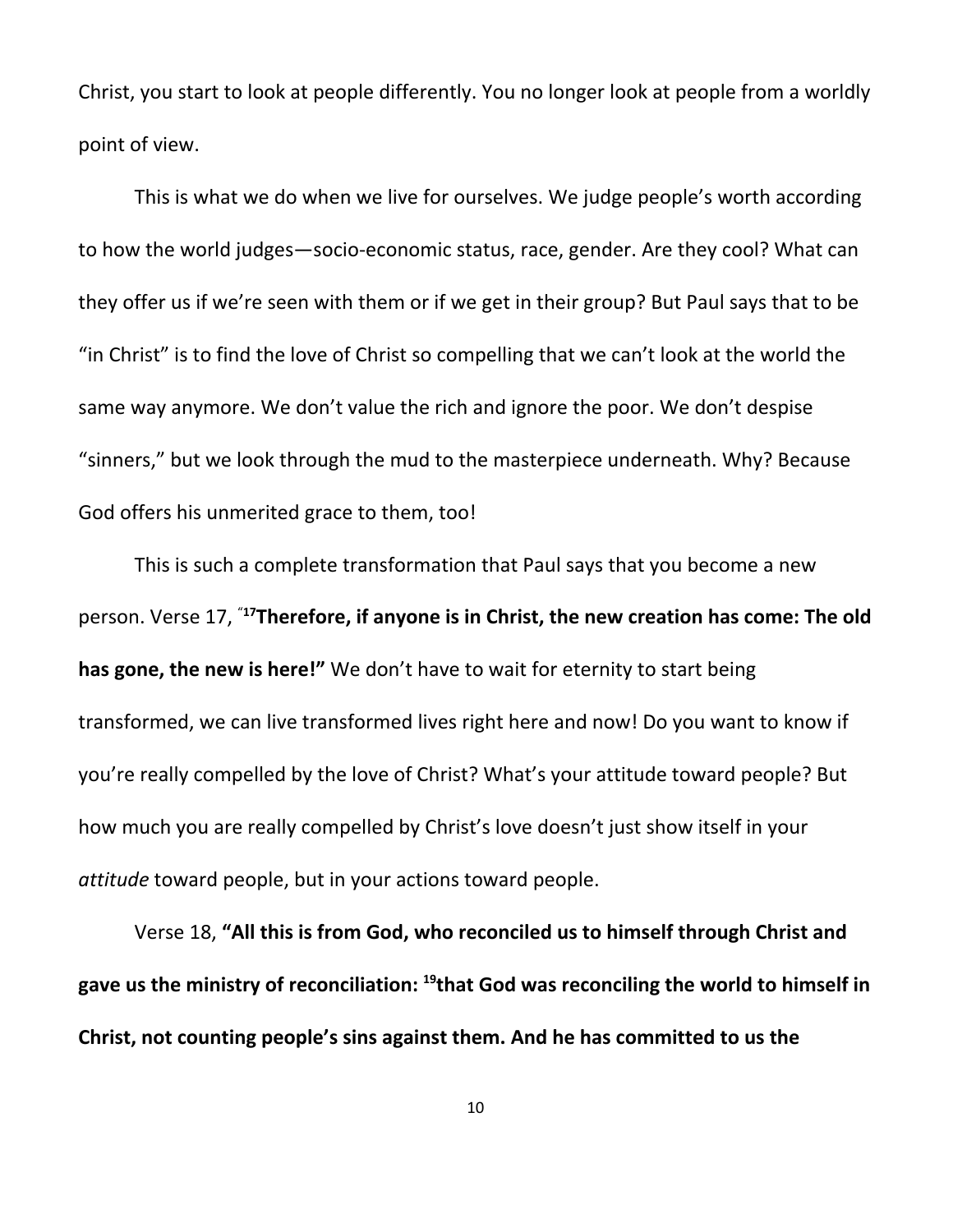**message of reconciliation. <sup>20</sup>We are therefore Christ's ambassadors, as though God were making his appeal through us. We implore you on Christ's behalf: Be reconciled to** God. <sup>21</sup>God made him who had no sin to be sin for us, so that in him we might become **the righteousness of God."**

There! Do you see the Gospel message of grace right there? God was reconciling the world to himself. He was offering grace. Why? To start a relationship. Isn't that what reconciliation is? And you see all the signs of pure grace right there. God *initiated* it. He gave it even when we're not *worthy* of the gift. And the gift is lavish and costly—it cost him his very life to give to us. That's the gift! That's love! That's the gospel!

Now, I mentioned early in the message that this is a series about evangelism. Paul said that we are Christ's ambassadors as though God were making his appeal directly through us. But I have to be honest, there are probably many of us in this room that aren't particularly *compelled* by the love of Christ. And I think it's probably because we've either never really known or have forgotten that Christ died for you.

There's a famous story about John Wesley. Wesley was an Anglican priest who was sent to the U.S. as a missionary to the state of Georgia but not a very successful one. On the way to the U.S. a severe storm came up that threatened to break the ship apart. Wesley sat in the hull of the ship, terrified for his life. But at the same time, there was a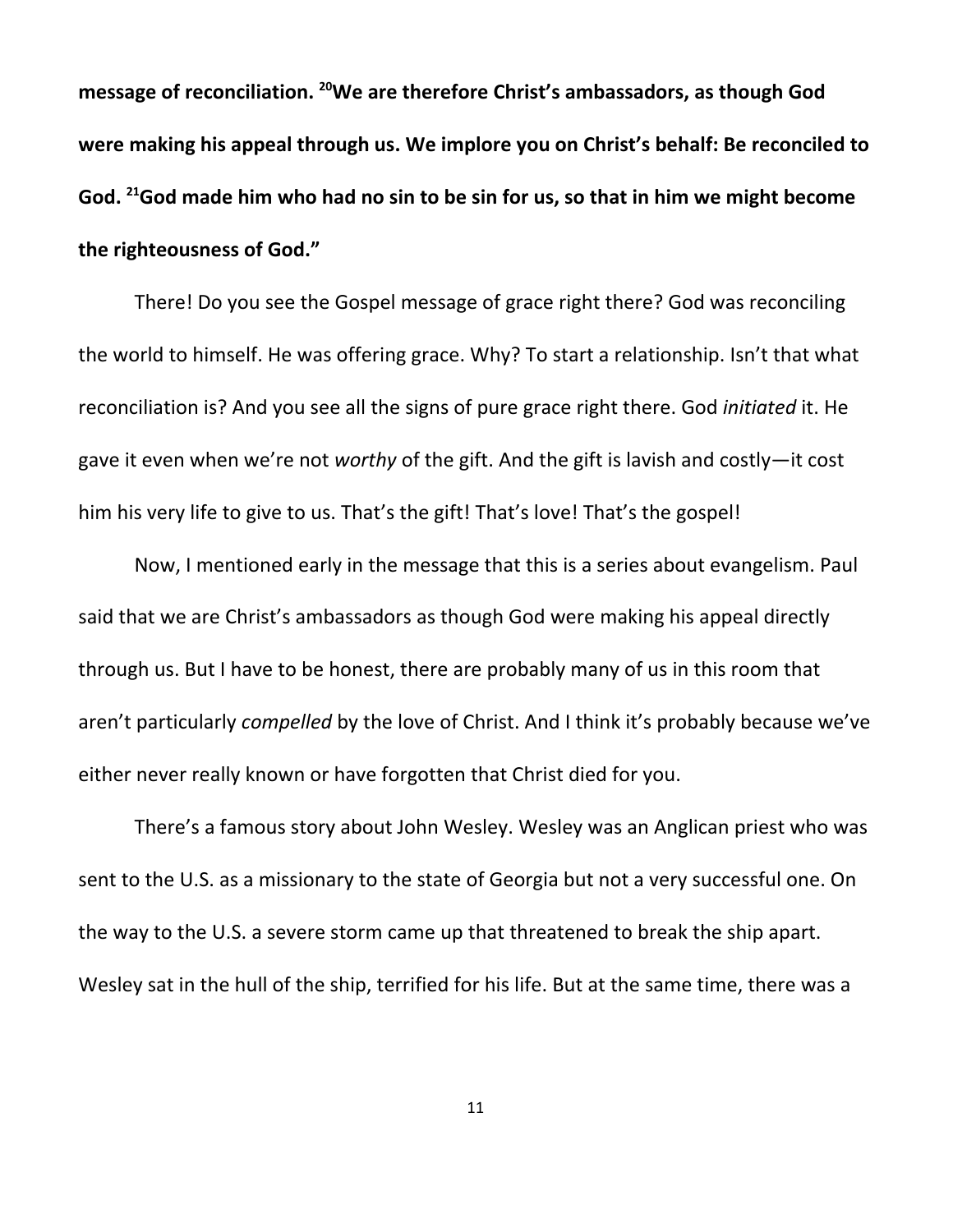group of German Christians called Moravians who were singing hymns and didn't seem the least bit afraid—even the children.

When they made it to the U.S., Wesley went to one of them named August Spangenberg, still shaken from the storm. Wesley says this was their conversation, *"Spangenburg said, "My brother, I must first ask you one or two questions. Have you the witness within yourself? Does the Spirit of God bear witness with your spirit, that you are a child of God?" I was surprised, and knew not what to answer. He observed it, and asked, "Do you know Jesus Christ?" I paused, and said, "I know he is the Saviour of the world." "True," replied he; "but do you know he has saved you?" I answered, "I hope he has died to save me." He only added, "Do you know yourself?" I said, "I do." But I fear they were vain words."*

It was only a few years later when Wesley was sitting in a Moravian Bible study and someone was reading the preface to Martin Luther's commentary on Romans, when he said he felt his "heart strangely warmed." He writes that it was at that time, he did trust Christ for his salvation. And it changed everything! Through the work of Wesley, revival broke out in England. Thousands of people came to Christ. He was instrumental in the abolition of slavery in England. He shut down the distilleries in London where alcoholism was rampant all because the love of Christ compelled him. When Wesley finally got it, he didn't just sit around and study the Bible until he died, he was transformed!